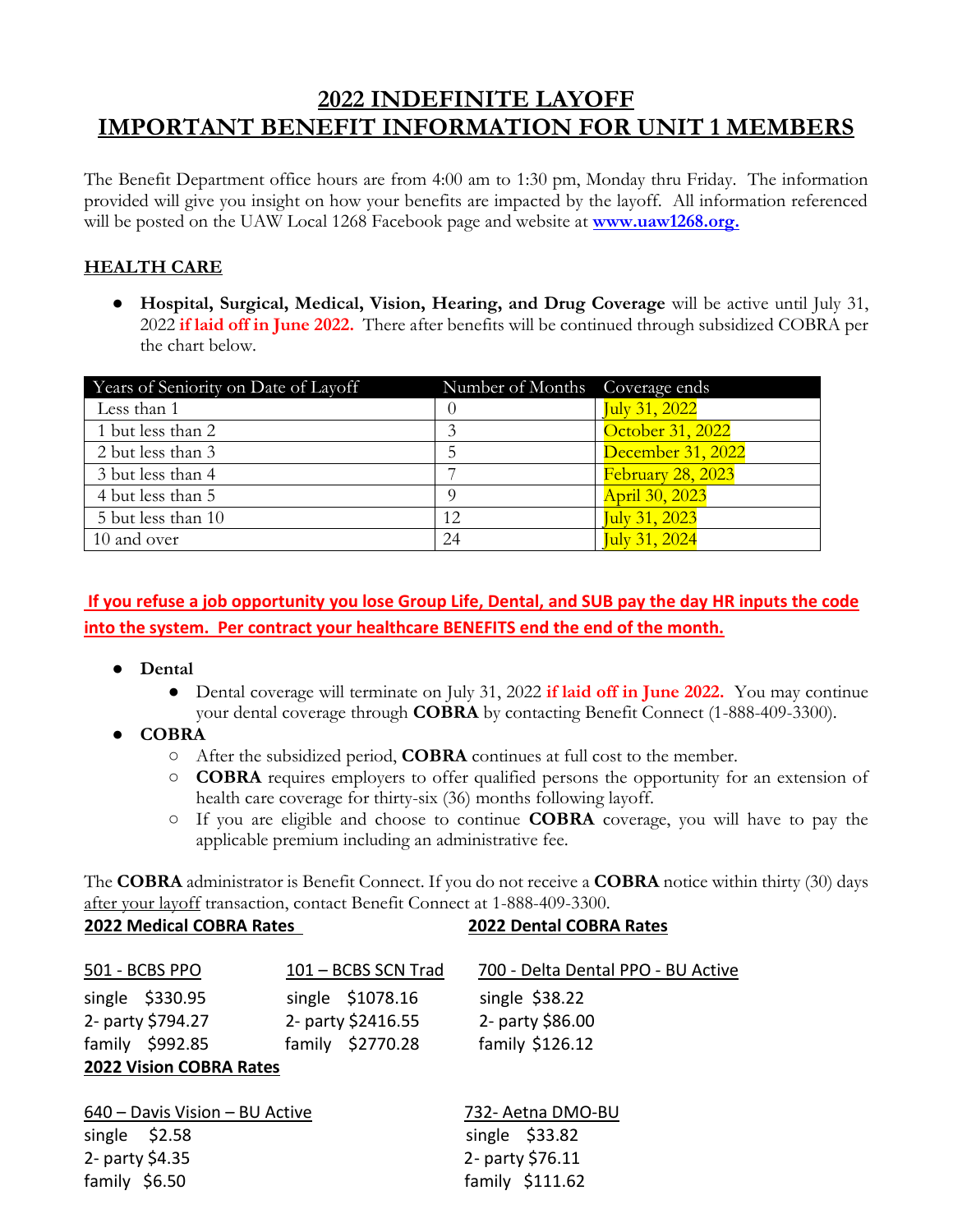#### **GROUP, ACCIDENTAL DEATH & DISMEMBERMENT (AD&D) AND OPTIONAL LIFE INSURANCE**

- **Group Life:** coverage continues based on the chart located under healthcare. If you wish to continue coverage after the coverage ends, you will be able to do so for an additional 12 months when you pay the required premium directly to Benefit Connect. After the 12 months, you may port or convert coverage directly with MetLife to an individual policy upon a written application within 31 days after the cessation date. No conversion for AD&D.
- **Optional Group Life:** coverage for self, spouse or children continues until the end of the month of your last payroll deduction. If you are eligible for SUB, premiums should be deducted from your SUB. If you do not qualify or receive more than 74% of your base rate on UIB (Unemployment Insurance Benefit) for SUB, you will need to contact Benefit Connect to set up direct billing at 1-888-409-3300.

**Optional Group Accident:** continues until the end of the month of your last payroll deduction. Premiums should be deducted from your SUB benefit. **If it is not, contact Benefit Connect immediately**! If you do not qualify for SUB, contact Benefit Connect to set up direct billing at 1-888- 409-3300.

**Group and Optional insurances will not be in effect after the dates listed in the chart located under healthcare. You must contact Benefit Connect to cancel the direct billing. If you do not and keep making payments, you will not be reimbursed. Please keep your beneficiaries updated.** 

● **Voluntary Extended Disability Benefit (VEDB):** once you have exhausted all your SA benefits when you are employed, this benefit becomes available. This is not needed once you are on the indefinite layoff. You will need to decide if you want to keep this active during the layoff. To cancel, you will need to contact Benefit Connect at 1-888-409-3300.

#### **RETIREMENT AND SAVINGS PLAN**

- **Company Contributions:** To be 100% vested in the 401k for the FCA Chrysler contributions, you must have three (3) years of corporate service. If you terminate employment before being vested, company contributions will be forfeited. If you are subsequently rehired within five (5) years of your termination date, forfeitures will be restored. Your contributions are immediate and payroll deductions will cease with your final paycheck.
- **401k Loan Repayment:** Loans with Merrill Lynch, you will need to contact the customer service center (1-800-483-7283) for making regular monthly payments, to pay off the balance, or to request repayment paperwork. If payments are not made during the layoff, your loan will go into default and will be subject to income tax and a penalty.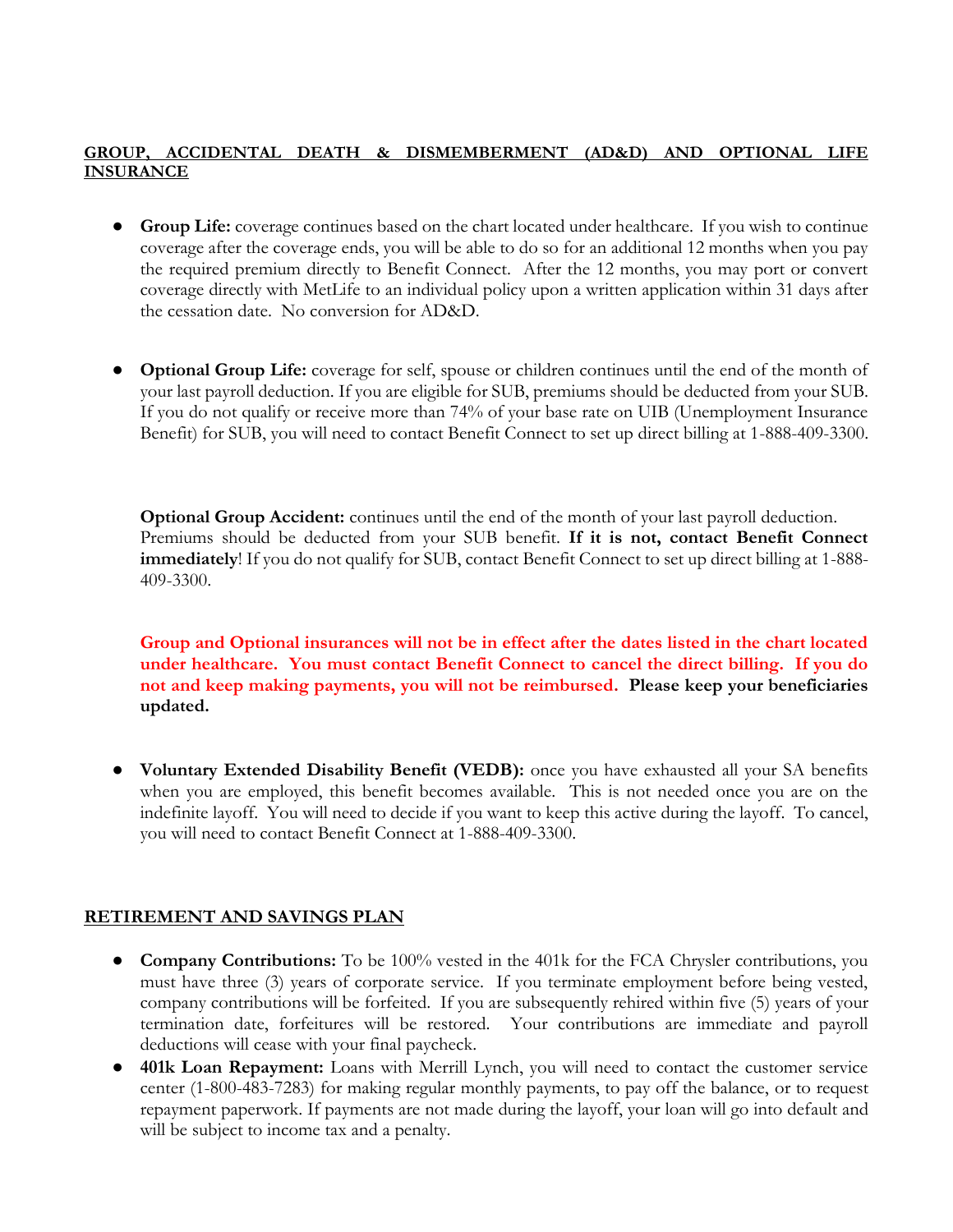#### **SUPPLEMENTAL UNEMPLOYMENT BENEFITS (SUB)**

• SUB and Unemployment compensation combined is seventy-four percent (74%) of a worker's gross weekly pay. Eligible after one (1) year of seniority.

**Note: You must have your one year of seniority by the Sunday prior to the layoff. You may want to exhaust all your eligible SUB weeks before you request your vacation or PAA payout. If you choose to payout any vacation or PAA during your eligible SUB weeks, you will not receive SUB.**

| Years of Seniority on Date of Layoff           | <b>Maximum Benefit</b> |
|------------------------------------------------|------------------------|
| <b>Employees Hired after October 29, 2007</b>  |                        |
| Less than 1 Year                               | No SUB                 |
| 1 Year but less than 3 years                   | 13 weeks Per contract  |
| 3 Years or more                                | 26 weeks Per contract  |
| <b>Employees hired before October 29, 2007</b> |                        |
| 10 but less than 20 years                      | 39 weeks Per contract  |
| 20 years or more                               | 52 weeks Per contract  |

● **SUB Request:** Start a folder and keep all unemployment paperwork during this layoff! We may need something from you if you are having problems with your SUB!! If you are **not** serving a "Waiting Week", your SUB will payout **a**utomatically. Allow two (2) weeks for payment. If you do not receive your SUB after two (2) weeks, please contact our office. Part-time employment gross earnings will need to be reported when you submit your manual request for SUB. Part-time earnings will reduce your SUB benefits dollar for dollar. Contact our office if you have exhausted UIB (Unemployment Insurance Benefits) or the State of IL denies you UIB.

#### **NOTE: Instructions on how to submit a manual SUB request will be on all kiosks and UAW Local 1268 website at [www.uaw1268.org.](http://www.uaw1268.org/)**

### **PERSONAL CONTACT INFORMATION**

It is very **important** to keep your contact information updated at all times! There is no way of knowing if you relocated, moved, changed your phone number or email address. Unless you update the Company of your personal contact information changes.

### **IMPORTANT CONTACT INFORMATION**

**Benefit Connec**t\*\*1-888-409-3300 Hours 7 am to 3:00 pm **[www.fcabenefits.ehr.com](http://www.fcabenefits.ehr.com/) BCBS of Michigan**\*\*Customer Service 1-800-521-0488 Hours 7 am to 4 pm Confirm In-Network Providers outside of Michigan 1-800-810-2583 **[www.bcbsm.com](http://www.bcbsm.com/) Beacon Health/Mental Health Providers**\*\*Customer Service 1-800-346-7651 **[www.beaconhealthoptions.com](http://www.beaconhealthoptions.com/) CVS Caremark**\*\*Customer Service 1-866-329-4448 Help Desk (if at pharmacy and have no ID card) 1-800-364-6331 **[www.caremark.com](http://www.caremark.com/)** phone app is available **Davis Vision**\*\*Customer Service 1-800-282-8975 **[www.davisvision.com](http://www.davisvision.com/)** Enter Client Code 3711 **Delta Dental**\*\*Customer Service 1-800-524-0149 **[www.deltadentalmi.com](http://www.deltadentalmi.com/) Edgepark**\*\*1-800-321-0591 **Medtronic**\*\*1-800-646-4633 Diabetic Suppliers for Test Strips, Lancets, Glucose Meters/Have your BCBS insurance ID card and doctor's information (provider's name, phone and fax number) **401K Merrill Lynch**\*\*Customer Service 1-800-483-7283 **MetLife**\*\*1-888-892-5472 **[www.metlife.com/mybenefits](http://www.metlife.com/mybenefits) Sedgwick/Sickness and Accident**\*\*1-888-322-4462/Fax for S/A 1-888-244-6261 Have doctor's information (provider's name, phone and fax number) **Attendance/Absentee Reporting**\*\*1-800-810-2271 **TheraMatrix/Outpatient Physical Therapy**\*\*Customer Service 1-888-638-8786 **[www.theramatrix.com](http://www.theramatrix.com/)**